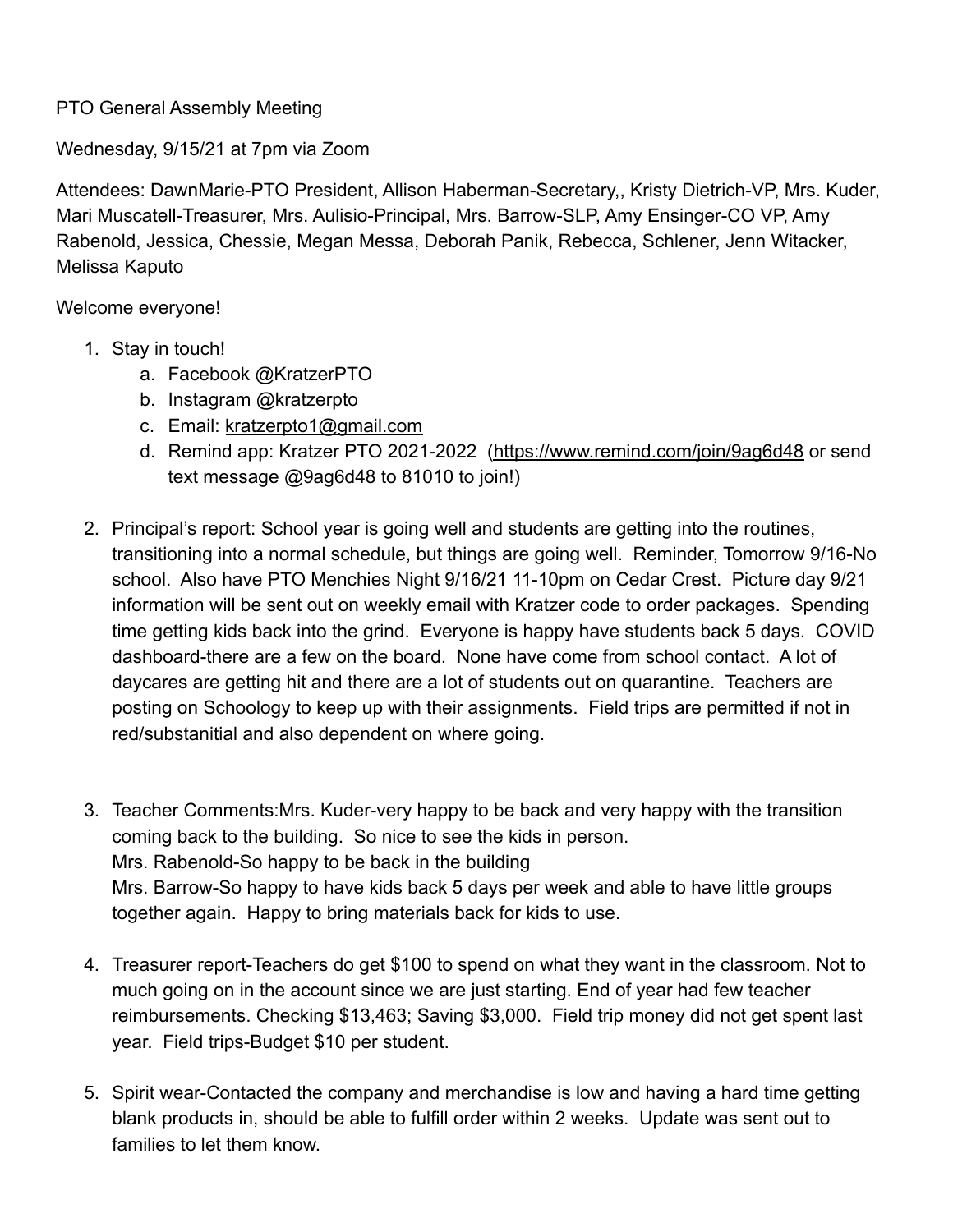- 6. Sam's Club- 33% of new memberships goes back to the school. Does not cost us as anything as a PTO, just get \$
- 7. Menchies tomorrow! 9/16/21 11am-10pm off of Cedar Crest Blvd.
- 8. Back to School Dance, Friday 9/24/21 6-8pm; Outside event with use of gym for restrooms. Parents need to stay with their child. Pizza, snacks, glow sticks for sale. Looking for a DJ. More information will be going out as flyer and social media
- 9. School Store-Not able to be held in school. Looking to do another method to allow kids to shop.
- 10.Boxtops Program-App is now the sole way to get boxtops since switching to the new program. Very easy to coordinate. Looking for someone to take over for next year. Collection year runs from July 1-June 30, currently have about \$120 which is free money for the school. Shop, scan, receipts, we get \$\$
- 11. Open forum/questions:

Volunteer Opportunities-could possibly be, reach out to your child's teacher to see if more opportunities. If you are going to be in the building there is a parent volunteer packet on the school district website that you will need to complete.

Food Trucks for Kratzer Fair-if you have any ideas, please reach out to Kristy Dietrich. Kratzer Fair meetings with start in January and they follow the regular meetings. Parents take over certain areas to help out. Need a lot of volunteers to make it all work!!!! June 3rd from 4-8

- 12.Next Meeting Thursday, 10/14 at 7pm.
- 13.Thank you for coming!!! We appreciate you joining us tonight!!
- 14.Upcoming dates/events

| Weds, 9/15 PTO Meeting, virtual (teachers/staff 6pm, General |                    |
|--------------------------------------------------------------|--------------------|
| meeting 7pm)                                                 | 6pm, 7pm           |
| Thurs, 9/16 NO SCHOOL, prof development day                  |                    |
| Thurs, 9/16 Restaurant Night, Menchies!!                     | 11am-10pm          |
| Tues, 9/21 Kratzer Plcture Day!!                             | school hours       |
| Tuesday, 9/21 School Board Meeting                           |                    |
| Fri, 9/24 Family Fun Night (back to school dance??)          | 6-8pm              |
| Tuesday, 9/28 School Board Meeting                           |                    |
| Monday, 10/11 NO SCHOOL, prof development day                |                    |
| Tues, 10/12 Restaurant Night! PJ Whelihan's on Broadway      | all day!           |
|                                                              | in person, 7:00:00 |
| Thursday, 10/14 PTO Meeting (in-person)                      | <b>PM</b>          |
| Tuesday, 10/19 School Board Meeting                          |                    |
| Friday, 10/22 EARLY DISMISSAL Day                            | 1:45 PM            |